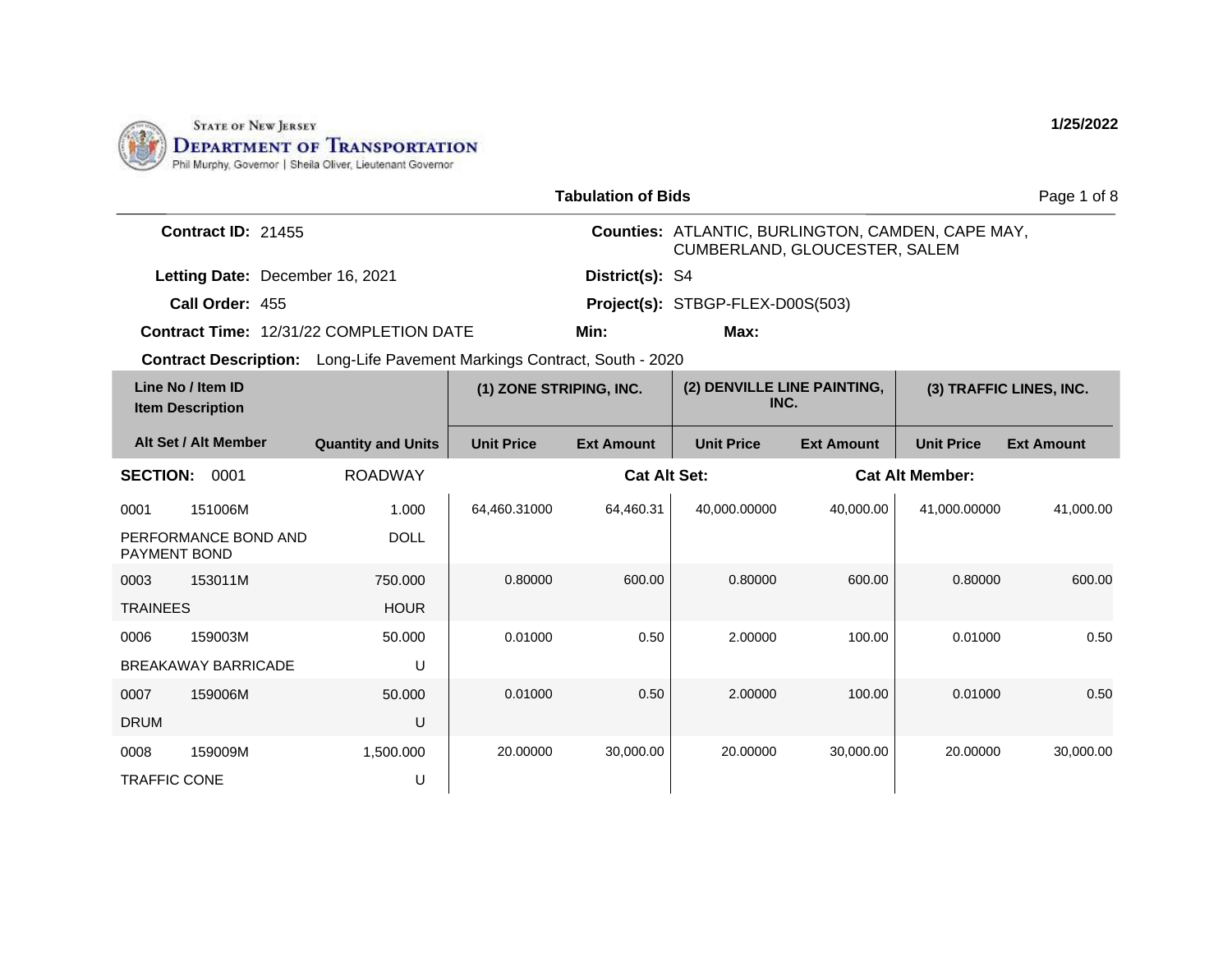

| <b>Tabulation of Bids</b>                    |                                                            |                                                                                 |                         |                     |                                                                                           |                   |                        | Page 2 of 8             |
|----------------------------------------------|------------------------------------------------------------|---------------------------------------------------------------------------------|-------------------------|---------------------|-------------------------------------------------------------------------------------------|-------------------|------------------------|-------------------------|
|                                              | <b>Contract ID: 21455</b>                                  |                                                                                 |                         |                     | <b>Counties: ATLANTIC, BURLINGTON, CAMDEN, CAPE MAY,</b><br>CUMBERLAND, GLOUCESTER, SALEM |                   |                        |                         |
|                                              | Letting Date: December 16, 2021                            |                                                                                 |                         | District(s): S4     |                                                                                           |                   |                        |                         |
|                                              | Call Order: 455                                            |                                                                                 |                         |                     | Project(s): STBGP-FLEX-D00S(503)                                                          |                   |                        |                         |
|                                              |                                                            | <b>Contract Time: 12/31/22 COMPLETION DATE</b>                                  |                         | Min:                | Max:                                                                                      |                   |                        |                         |
|                                              |                                                            | <b>Contract Description:</b> Long-Life Pavement Markings Contract, South - 2020 |                         |                     |                                                                                           |                   |                        |                         |
| Line No / Item ID<br><b>Item Description</b> |                                                            |                                                                                 | (1) ZONE STRIPING, INC. |                     | (2) DENVILLE LINE PAINTING,<br>INC.                                                       |                   |                        | (3) TRAFFIC LINES, INC. |
| Alt Set / Alt Member                         |                                                            | <b>Quantity and Units</b>                                                       | <b>Unit Price</b>       | <b>Ext Amount</b>   | <b>Unit Price</b>                                                                         | <b>Ext Amount</b> | <b>Unit Price</b>      | <b>Ext Amount</b>       |
| <b>SECTION:</b>                              | 0001                                                       | <b>ROADWAY</b>                                                                  |                         | <b>Cat Alt Set:</b> |                                                                                           |                   | <b>Cat Alt Member:</b> |                         |
| 0009                                         | 159012M                                                    | 800.000                                                                         | 0.01000                 | 8.00                | 7.00000                                                                                   | 5,600.00          | 0.01000                | 8.00                    |
| <b>CONSTRUCTION SIGNS</b>                    |                                                            | <b>SF</b>                                                                       |                         |                     |                                                                                           |                   |                        |                         |
| 0010                                         | 159027M                                                    | 8.000                                                                           | 1,500.00000             | 12,000.00           | 2,500.00000                                                                               | 20,000.00         | 2.000.00000            | 16.000.00               |
|                                              | FLASHING ARROW BOARD, 4' X 8'                              | U                                                                               |                         |                     |                                                                                           |                   |                        |                         |
| 0011                                         | 159030M                                                    | 6.000                                                                           | 1,500.00000             | 9,000.00            | 5,000.00000                                                                               | 30,000.00         | 5,000.00000            | 30,000.00               |
| <b>SIGN</b>                                  | PORTABLE VARIABLE MESSAGE                                  | U                                                                               |                         |                     |                                                                                           |                   |                        |                         |
| 0012                                         | 159108M                                                    | 8.000                                                                           | 20,000.00000            | 160,000.00          | 20,000.00000                                                                              | 160.000.00        | 20,000.00000           | 160,000.00              |
|                                              | <b>TRAFFIC CONTROL TRUCK WITH</b><br>MOUNTED CRASH CUSHION | U                                                                               |                         |                     |                                                                                           |                   |                        |                         |
| 0013                                         | 159141M                                                    | 800,000                                                                         | 1.00000                 | 800.00              | 2.00000                                                                                   | 1,600.00          | 0.01000                | 8.00                    |
|                                              | <b>TRAFFIC DIRECTOR, FLAGGER</b>                           | <b>HOUR</b>                                                                     |                         |                     |                                                                                           |                   |                        |                         |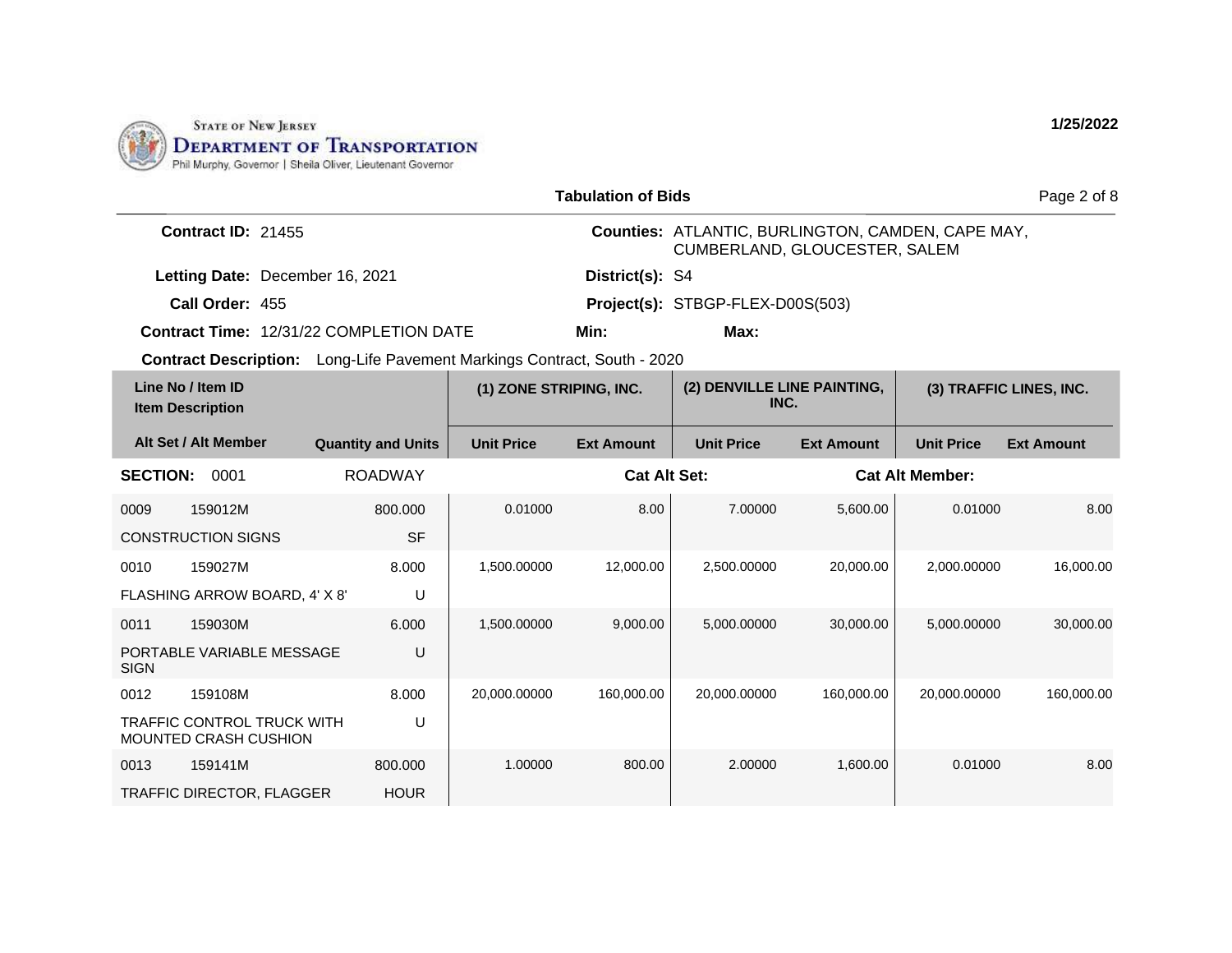

| <b>Tabulation of Bids</b><br>Page 3 of 8                                        |                           |                         |                     |                                                                                    |                   |                         |                        |  |
|---------------------------------------------------------------------------------|---------------------------|-------------------------|---------------------|------------------------------------------------------------------------------------|-------------------|-------------------------|------------------------|--|
| Contract ID: 21455                                                              |                           |                         |                     | Counties: ATLANTIC, BURLINGTON, CAMDEN, CAPE MAY,<br>CUMBERLAND, GLOUCESTER, SALEM |                   |                         |                        |  |
| Letting Date: December 16, 2021                                                 |                           |                         | District(s): S4     |                                                                                    |                   |                         |                        |  |
| Call Order: 455                                                                 |                           |                         |                     | Project(s): STBGP-FLEX-D00S(503)                                                   |                   |                         |                        |  |
| <b>Contract Time: 12/31/22 COMPLETION DATE</b>                                  |                           |                         | Min:                | Max:                                                                               |                   |                         |                        |  |
| <b>Contract Description:</b> Long-Life Pavement Markings Contract, South - 2020 |                           |                         |                     |                                                                                    |                   |                         |                        |  |
| Line No / Item ID<br><b>Item Description</b>                                    |                           | (1) ZONE STRIPING, INC. |                     | (2) DENVILLE LINE PAINTING,<br>INC.                                                |                   | (3) TRAFFIC LINES, INC. |                        |  |
| Alt Set / Alt Member                                                            | <b>Quantity and Units</b> | <b>Unit Price</b>       | <b>Ext Amount</b>   | <b>Unit Price</b>                                                                  | <b>Ext Amount</b> | <b>Unit Price</b>       | <b>Ext Amount</b>      |  |
| <b>SECTION:</b><br>0001                                                         | <b>ROADWAY</b>            |                         | <b>Cat Alt Set:</b> |                                                                                    |                   |                         | <b>Cat Alt Member:</b> |  |
| MMR080M<br>0014                                                                 | 2,000,000.000             | 0.02000                 | 40,000.00           | 0.15000                                                                            | 300,000.00        | 0.20000                 | 400,000.00             |  |
| <b>CLEARING SITE</b>                                                            | LF                        |                         |                     |                                                                                    |                   |                         |                        |  |
| 0015<br>610003M                                                                 | 6,354,379.000             | 0.44000                 | 2,795,926.76        | 0.41000                                                                            | 2,605,295.39      | 0.45000                 | 2,859,470.55           |  |
| TRAFFIC STRIPES, 4"                                                             | LF                        |                         |                     |                                                                                    |                   |                         |                        |  |
| 610006M<br>0016                                                                 | 1,123,780.000             | 0.46000                 | 516,938.80          | 0.50000                                                                            | 561,890.00        | 0.75000                 | 842,835.00             |  |
| TRAFFIC STRIPES, 6"                                                             | LF                        |                         |                     |                                                                                    |                   |                         |                        |  |
| 610007M<br>0017                                                                 | 379,662.000               | 0.81000                 | 307,526.22          | 1.80000                                                                            | 683,391.60        | 0.90000                 | 341,695.80             |  |
| TRAFFIC STRIPES, 8"                                                             | <b>LF</b>                 |                         |                     |                                                                                    |                   |                         |                        |  |
| 610060M<br>0018                                                                 | 89,531.000                | 8.00000                 | 716,248.00          | 7.50000                                                                            | 671,482.50        | 15.00000                | 1,342,965.00           |  |
| <b>TRAFFIC MARKINGS SYMBOLS</b>                                                 | <b>SF</b>                 |                         |                     |                                                                                    |                   |                         |                        |  |
| 0019<br>610013M                                                                 | 50,000.000                | 0.01000                 | 500.00              | 2.75000                                                                            | 137,500.00        | 1.00000                 | 50,000.00              |  |
| TRAFFIC MARKING LINES, 4"                                                       | LF                        |                         |                     |                                                                                    |                   |                         |                        |  |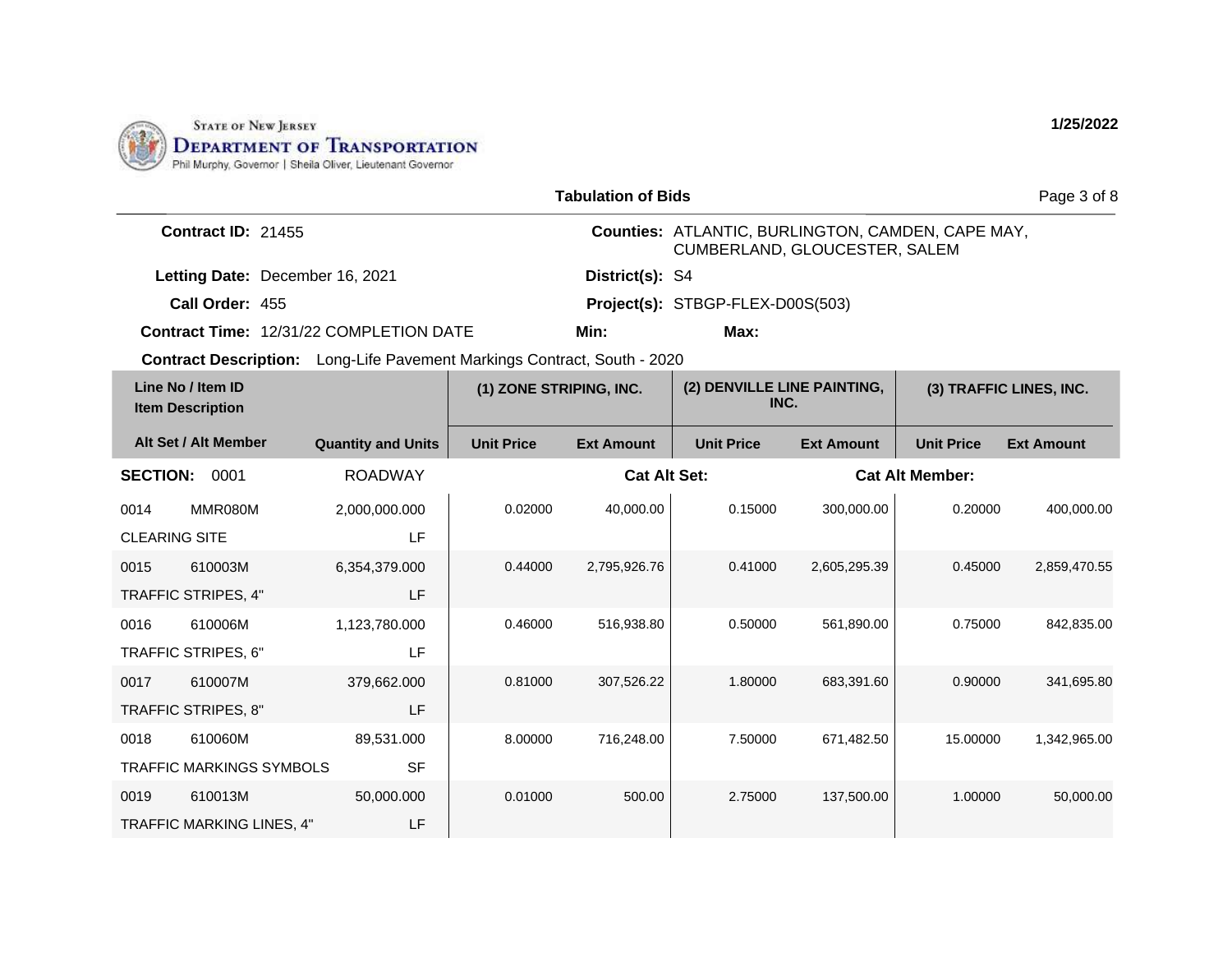

|                   | <b>Tabulation of Bids</b>                    |                                                                          |                         |                     |                                                                                    |                   |                        |                         |  |
|-------------------|----------------------------------------------|--------------------------------------------------------------------------|-------------------------|---------------------|------------------------------------------------------------------------------------|-------------------|------------------------|-------------------------|--|
|                   |                                              |                                                                          |                         |                     |                                                                                    |                   |                        | Page 4 of 8             |  |
|                   | <b>Contract ID: 21455</b>                    |                                                                          |                         |                     | Counties: ATLANTIC, BURLINGTON, CAMDEN, CAPE MAY,<br>CUMBERLAND, GLOUCESTER, SALEM |                   |                        |                         |  |
|                   | Letting Date: December 16, 2021              |                                                                          |                         | District(s): S4     |                                                                                    |                   |                        |                         |  |
|                   | Call Order: 455                              |                                                                          |                         |                     | Project(s): STBGP-FLEX-D00S(503)                                                   |                   |                        |                         |  |
|                   |                                              | <b>Contract Time: 12/31/22 COMPLETION DATE</b>                           |                         | Min:                | Max:                                                                               |                   |                        |                         |  |
|                   |                                              | Contract Description: Long-Life Pavement Markings Contract, South - 2020 |                         |                     |                                                                                    |                   |                        |                         |  |
|                   | Line No / Item ID<br><b>Item Description</b> |                                                                          | (1) ZONE STRIPING, INC. |                     | (2) DENVILLE LINE PAINTING,<br>INC.                                                |                   |                        | (3) TRAFFIC LINES, INC. |  |
|                   | Alt Set / Alt Member                         | <b>Quantity and Units</b>                                                | <b>Unit Price</b>       | <b>Ext Amount</b>   | <b>Unit Price</b>                                                                  | <b>Ext Amount</b> | <b>Unit Price</b>      | <b>Ext Amount</b>       |  |
| <b>SECTION:</b>   | 0001                                         | <b>ROADWAY</b>                                                           |                         | <b>Cat Alt Set:</b> |                                                                                    |                   | <b>Cat Alt Member:</b> |                         |  |
| 0020              | 610014M                                      | 124,028.000                                                              | 2.25000                 | 279,063.00          | 6.00000                                                                            | 744,168.00        | 3.00000                | 372,084.00              |  |
|                   | TRAFFIC MARKING LINES, 8"                    | LF                                                                       |                         |                     |                                                                                    |                   |                        |                         |  |
| 0021              | 610017M                                      | 210,630.000                                                              | 10.50000                | 2,211,615.00        | 11.00000                                                                           | 2,316,930.00      | 12.00000               | 2,527,560.00            |  |
|                   | TRAFFIC MARKING LINES, 24"                   | LF                                                                       |                         |                     |                                                                                    |                   |                        |                         |  |
| 0022              | 610012M                                      | 1.000.000                                                                | 32,50000                | 32,500.00           | 50.00000                                                                           | 50,000.00         | 50.00000               | 50,000.00               |  |
| <b>LENS</b>       | RPM, MONO-DIRECTIONAL, WHITE                 | U                                                                        |                         |                     |                                                                                    |                   |                        |                         |  |
| 0023              | 610018M                                      | 1,000.000                                                                | 32,50000                | 32,500.00           | 50.00000                                                                           | 50,000.00         | 50.00000               | 50,000.00               |  |
| <b>AMBER LENS</b> | RPM, MONO-DIRECTIONAL,                       | U                                                                        |                         |                     |                                                                                    |                   |                        |                         |  |
| 0024              | 610021M                                      | 1,000.000                                                                | 32.50000                | 32,500.00           | 50.00000                                                                           | 50,000.00         | 50.00000               | 50,000.00               |  |
| <b>LENS</b>       | RPM, BI-DIRECTIONAL, AMBER                   | U                                                                        |                         |                     |                                                                                    |                   |                        |                         |  |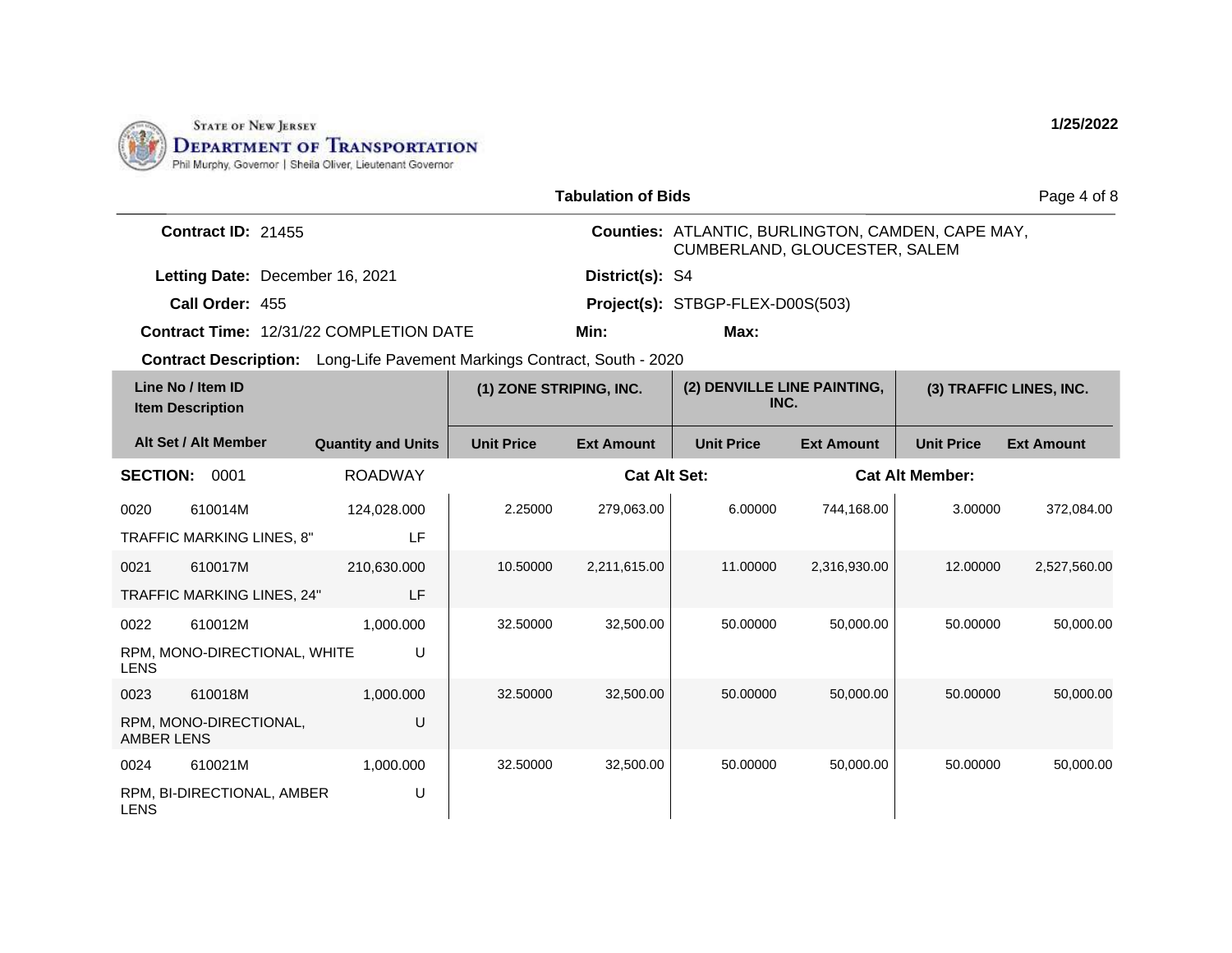

|                 |                                                                             |                                                                                 |                         | <b>Tabulation of Bids</b> |                                                                                    |                   |                        | Page 5 of 8             |
|-----------------|-----------------------------------------------------------------------------|---------------------------------------------------------------------------------|-------------------------|---------------------------|------------------------------------------------------------------------------------|-------------------|------------------------|-------------------------|
|                 | Contract ID: 21455                                                          |                                                                                 |                         |                           | Counties: ATLANTIC, BURLINGTON, CAMDEN, CAPE MAY,<br>CUMBERLAND, GLOUCESTER, SALEM |                   |                        |                         |
|                 | Letting Date: December 16, 2021                                             |                                                                                 |                         | District(s): S4           |                                                                                    |                   |                        |                         |
|                 | Call Order: 455                                                             |                                                                                 |                         |                           | Project(s): STBGP-FLEX-D00S(503)                                                   |                   |                        |                         |
|                 |                                                                             | <b>Contract Time: 12/31/22 COMPLETION DATE</b>                                  |                         | Min:                      | Max:                                                                               |                   |                        |                         |
|                 |                                                                             | <b>Contract Description:</b> Long-Life Pavement Markings Contract, South - 2020 |                         |                           |                                                                                    |                   |                        |                         |
|                 | Line No / Item ID<br><b>Item Description</b>                                |                                                                                 | (1) ZONE STRIPING, INC. |                           | (2) DENVILLE LINE PAINTING,<br>INC.                                                |                   |                        | (3) TRAFFIC LINES, INC. |
|                 | Alt Set / Alt Member                                                        | <b>Quantity and Units</b>                                                       | <b>Unit Price</b>       | <b>Ext Amount</b>         | <b>Unit Price</b>                                                                  | <b>Ext Amount</b> | <b>Unit Price</b>      | <b>Ext Amount</b>       |
| <b>SECTION:</b> | 0001                                                                        | <b>ROADWAY</b>                                                                  |                         | <b>Cat Alt Set:</b>       |                                                                                    |                   | <b>Cat Alt Member:</b> |                         |
| 0025            | 610024M                                                                     | 1,000.000                                                                       | 1.00000                 | 1,000.00                  | 2.50000                                                                            | 2,500.00          | 10.00000               | 10,000.00               |
|                 | <b>REMOVAL OF RPM</b>                                                       | U                                                                               |                         |                           |                                                                                    |                   |                        |                         |
| 0026            | 610027M                                                                     | 63,000.000                                                                      | 16.95000                | 1,067,850.00              | 17.00000                                                                           | 1,071,000.00      | 17.00000               | 1,071,000.00            |
| <b>RPM LENS</b> | REMOVAL AND REPLACEMENT OF                                                  | U                                                                               |                         |                           |                                                                                    |                   |                        |                         |
| 0027            | 610036M                                                                     | 550,000.000                                                                     | 0.35000                 | 192,500.00                | 0.40000                                                                            | 220,000.00        | 0.50000                | 275,000.00              |
|                 | REMOVAL OF TRAFFIC STRIPES                                                  | LF                                                                              |                         |                           |                                                                                    |                   |                        |                         |
| 0028            | 610039M                                                                     | 44,766.000                                                                      | 1.76000                 | 78,788.16                 | 1.25000                                                                            | 55,957.50         | 3.00000                | 134,298.00              |
|                 | REMOVAL OF TRAFFIC MARKINGS                                                 | <b>SF</b>                                                                       |                         |                           |                                                                                    |                   |                        |                         |
| 0029            | MMR065M                                                                     | 5,000.000                                                                       | 0.35000                 | 1,750.00                  | 2.00000                                                                            | 10,000.00         | 3.00000                | 15,000.00               |
|                 | <b>REMOVAL OF LONG LIFE</b><br>PATTERNED CONTRAST<br>PAVEMENT MARKINGS TAPE | LF                                                                              |                         |                           |                                                                                    |                   |                        |                         |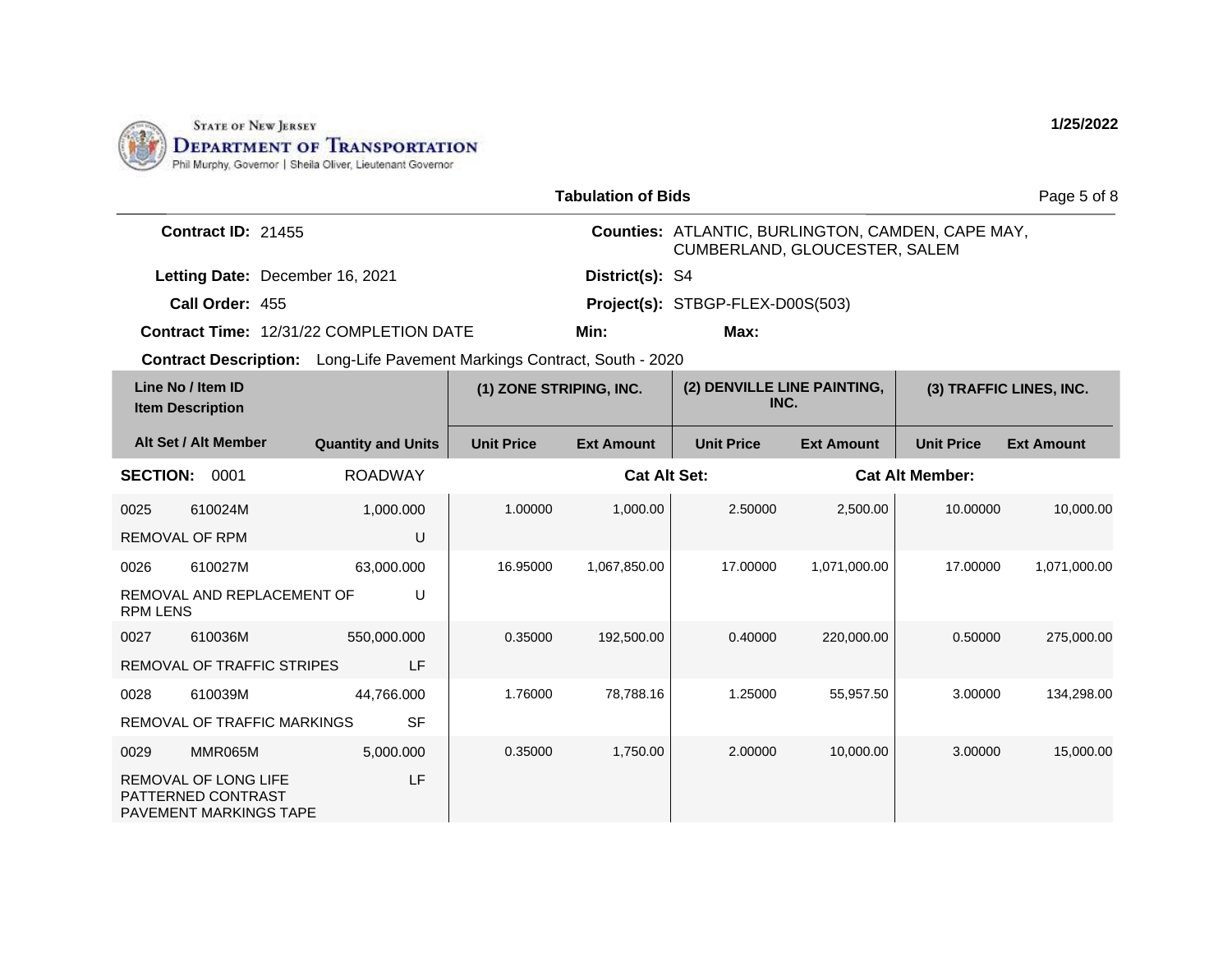

| <b>Tabulation of Bids</b><br>Page 6 of 8           |                                                                                 |                         |                   |                                                                                           |                                     |                   |                         |  |
|----------------------------------------------------|---------------------------------------------------------------------------------|-------------------------|-------------------|-------------------------------------------------------------------------------------------|-------------------------------------|-------------------|-------------------------|--|
| Contract ID: 21455                                 |                                                                                 |                         |                   | <b>Counties: ATLANTIC, BURLINGTON, CAMDEN, CAPE MAY,</b><br>CUMBERLAND, GLOUCESTER, SALEM |                                     |                   |                         |  |
| Letting Date: December 16, 2021                    |                                                                                 |                         | District(s): S4   |                                                                                           |                                     |                   |                         |  |
| Call Order: 455                                    |                                                                                 |                         |                   | Project(s): STBGP-FLEX-D00S(503)                                                          |                                     |                   |                         |  |
| <b>Contract Time: 12/31/22 COMPLETION DATE</b>     |                                                                                 |                         | Min:              | Max:                                                                                      |                                     |                   |                         |  |
|                                                    | <b>Contract Description:</b> Long-Life Pavement Markings Contract, South - 2020 |                         |                   |                                                                                           |                                     |                   |                         |  |
| Line No / Item ID<br><b>Item Description</b>       |                                                                                 | (1) ZONE STRIPING, INC. |                   |                                                                                           | (2) DENVILLE LINE PAINTING,<br>INC. |                   | (3) TRAFFIC LINES, INC. |  |
| Alt Set / Alt Member                               | <b>Quantity and Units</b>                                                       | <b>Unit Price</b>       | <b>Ext Amount</b> | <b>Unit Price</b>                                                                         | <b>Ext Amount</b>                   | <b>Unit Price</b> | <b>Ext Amount</b>       |  |
| <b>SECTION:</b><br>0001                            | <b>ROADWAY</b>                                                                  |                         |                   | <b>Cat Alt Set:</b>                                                                       |                                     |                   | <b>Cat Alt Member:</b>  |  |
| 0030<br>MMR067M                                    | 359,738.000                                                                     | 0.54000                 | 194.258.52        | 0.75000                                                                                   | 269.803.50                          | 1.50000           | 539,607.00              |  |
| REMOVAL OF TRAFFIC<br><b>MARKINGS, LINES</b>       | LF                                                                              |                         |                   |                                                                                           |                                     |                   |                         |  |
| MMR083M<br>0031                                    | (1)                                                                             | 95,000.00000            | 95,000,00         | 110,000.00000                                                                             | 110.000.00                          | 90.000.00000      | 90,000.00               |  |
| <b>MOBILE RETROREFLECTOMETER</b><br><b>SERVICE</b> | LS                                                                              |                         |                   |                                                                                           |                                     |                   |                         |  |
| <b>Section Totals:</b>                             |                                                                                 |                         | \$8,873,333.77    |                                                                                           | \$10,197,918.49                     |                   | \$11,299,132.35         |  |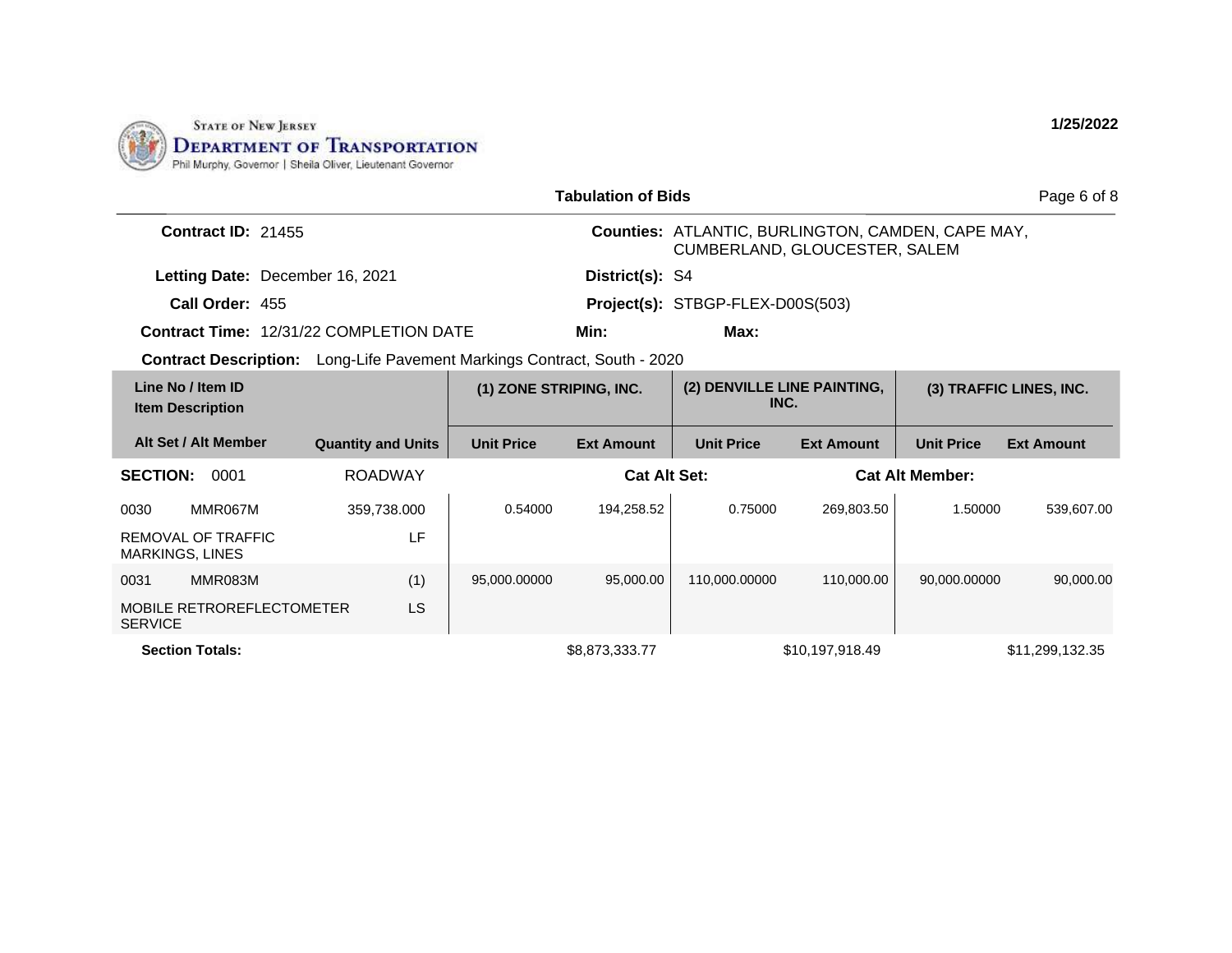

| <b>Tabulation of Bids</b><br>Page 7 of 8      |                                                                                 |                                 |                   |                                                                                           |                   |                   |                         |  |
|-----------------------------------------------|---------------------------------------------------------------------------------|---------------------------------|-------------------|-------------------------------------------------------------------------------------------|-------------------|-------------------|-------------------------|--|
| <b>Contract ID: 21455</b>                     |                                                                                 |                                 |                   | <b>Counties: ATLANTIC, BURLINGTON, CAMDEN, CAPE MAY,</b><br>CUMBERLAND, GLOUCESTER, SALEM |                   |                   |                         |  |
| Letting Date: December 16, 2021               |                                                                                 |                                 | District(s): S4   |                                                                                           |                   |                   |                         |  |
| Call Order: 455                               |                                                                                 |                                 |                   | Project(s): STBGP-FLEX-D00S(503)                                                          |                   |                   |                         |  |
|                                               | <b>Contract Time: 12/31/22 COMPLETION DATE</b>                                  |                                 | Min:              | Max:                                                                                      |                   |                   |                         |  |
|                                               | <b>Contract Description:</b> Long-Life Pavement Markings Contract, South - 2020 |                                 |                   |                                                                                           |                   |                   |                         |  |
| Line No / Item ID<br><b>Item Description</b>  |                                                                                 | (1) ZONE STRIPING, INC.         |                   | (2) DENVILLE LINE PAINTING,<br>INC.                                                       |                   |                   | (3) TRAFFIC LINES, INC. |  |
| Alt Set / Alt Member                          | <b>Quantity and Units</b>                                                       | <b>Unit Price</b>               | <b>Ext Amount</b> | <b>Unit Price</b>                                                                         | <b>Ext Amount</b> | <b>Unit Price</b> | <b>Ext Amount</b>       |  |
| <b>SECTION:</b><br>0002                       |                                                                                 | <b>CONSTRUCTION ENGINEERING</b> |                   | <b>Cat Alt Set:</b><br><b>Cat Alt Member:</b>                                             |                   |                   |                         |  |
| 0004<br>155006M<br>FIELD OFFICE TYPE B SET UP | 1.000<br>U                                                                      | 20,000.00000                    | 20,000.00         | 25,000.00000                                                                              | 25,000.00         | 20.000.00000      | 20,000.00               |  |
| 0005<br>155024M                               | 12.000                                                                          | 3,000.00000                     | 36,000.00         | 4,000.00000                                                                               | 48.000.00         | 3,000.00000       | 36,000.00               |  |
| FIELD OFFICE TYPE B<br><b>MAINTENANCE</b>     | <b>MO</b>                                                                       |                                 |                   |                                                                                           |                   |                   |                         |  |
| <b>Section Totals:</b>                        |                                                                                 |                                 | \$56,000.00       |                                                                                           | \$73,000.00       |                   | \$56,000.00             |  |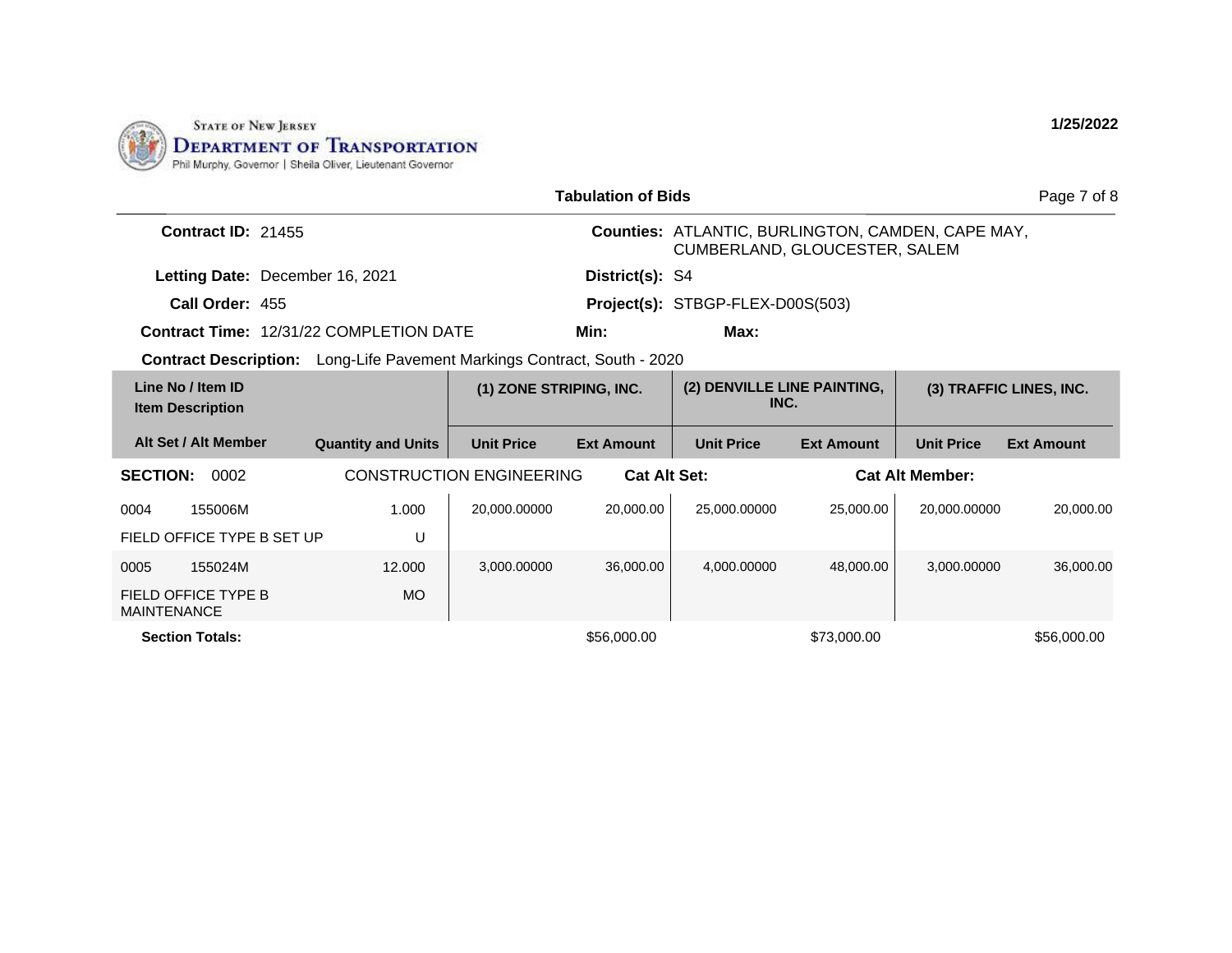

|                                                                          |                              |                         | <b>Tabulation of Bids</b> |                                                                                           |                   |                        | Page 8 of 8             |
|--------------------------------------------------------------------------|------------------------------|-------------------------|---------------------------|-------------------------------------------------------------------------------------------|-------------------|------------------------|-------------------------|
| <b>Contract ID: 21455</b>                                                |                              |                         |                           | <b>Counties: ATLANTIC, BURLINGTON, CAMDEN, CAPE MAY,</b><br>CUMBERLAND, GLOUCESTER, SALEM |                   |                        |                         |
| Letting Date: December 16, 2021                                          |                              |                         | District(s): S4           |                                                                                           |                   |                        |                         |
| Call Order: 455                                                          |                              |                         |                           | Project(s): STBGP-FLEX-D00S(503)                                                          |                   |                        |                         |
| <b>Contract Time: 12/31/22 COMPLETION DATE</b>                           |                              |                         | Min:                      | Max:                                                                                      |                   |                        |                         |
| Contract Description: Long-Life Pavement Markings Contract, South - 2020 |                              |                         |                           |                                                                                           |                   |                        |                         |
| Line No / Item ID<br><b>Item Description</b>                             |                              | (1) ZONE STRIPING, INC. |                           | (2) DENVILLE LINE PAINTING,<br>INC.                                                       |                   |                        | (3) TRAFFIC LINES, INC. |
| Alt Set / Alt Member                                                     | <b>Quantity and Units</b>    | <b>Unit Price</b>       | <b>Ext Amount</b>         | <b>Unit Price</b>                                                                         | <b>Ext Amount</b> | <b>Unit Price</b>      | <b>Ext Amount</b>       |
| <b>SECTION:</b><br>0003                                                  | NON-PARTICIPATING            |                         | <b>Cat Alt Set:</b>       |                                                                                           |                   | <b>Cat Alt Member:</b> |                         |
| 152015P<br>0002                                                          | 1.000                        | 10,000.00000            | 10.000.00                 | 14.500.00000                                                                              | 14.500.00         | 15,000.00000           | 15,000.00               |
| POLLUTION LIABILITY INSURANCE                                            | <b>DOLL</b>                  |                         |                           |                                                                                           |                   |                        |                         |
| <b>Section Totals:</b>                                                   |                              |                         | \$10,000.00               |                                                                                           | \$14,500.00       |                        | \$15,000.00             |
|                                                                          | <b>Contract Totals</b>       |                         | \$8,939,333.77            |                                                                                           | \$10,285,418.49   |                        | \$11,370,132.35         |
|                                                                          | <b>Cost Plus Time Totals</b> |                         | \$8,939,333.77            |                                                                                           | \$10,285,418.49   |                        | 11,370,132.35           |
| () indicates item is bid as Lump Sum                                     |                              |                         |                           |                                                                                           |                   |                        |                         |